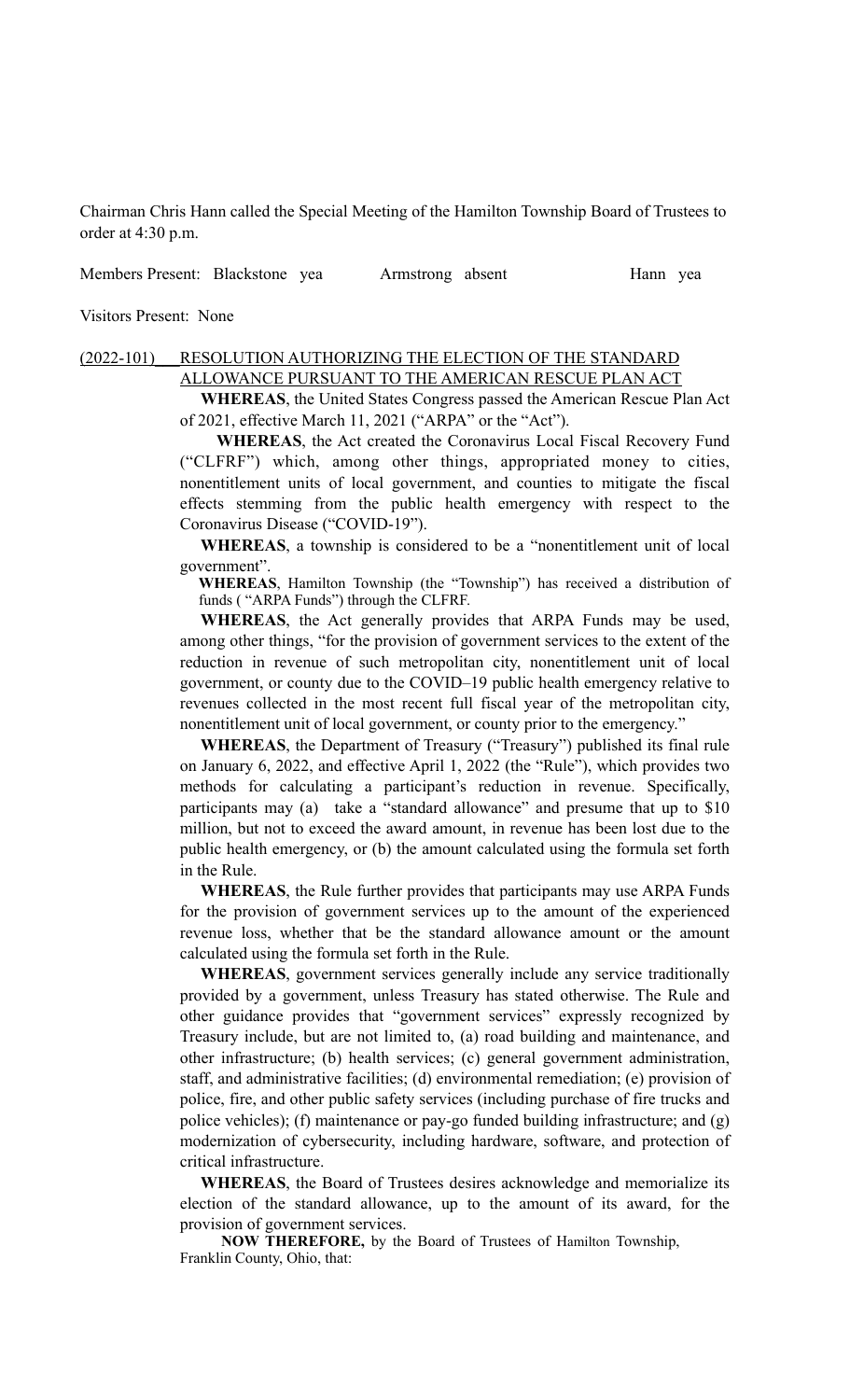**RESOLVED,** that the Board hereby elects to use the standard allowance and its presumption of revenue loss due to the public health emergency and to use up to the amount of the Township's award to fund government services.

 **BE IT FURTHER RESOLVED**, that the Board finds and determines that all formal actions of this Board concerning and relating to the passage of this Resolution were taken in an open meeting of this Board, and that all deliberations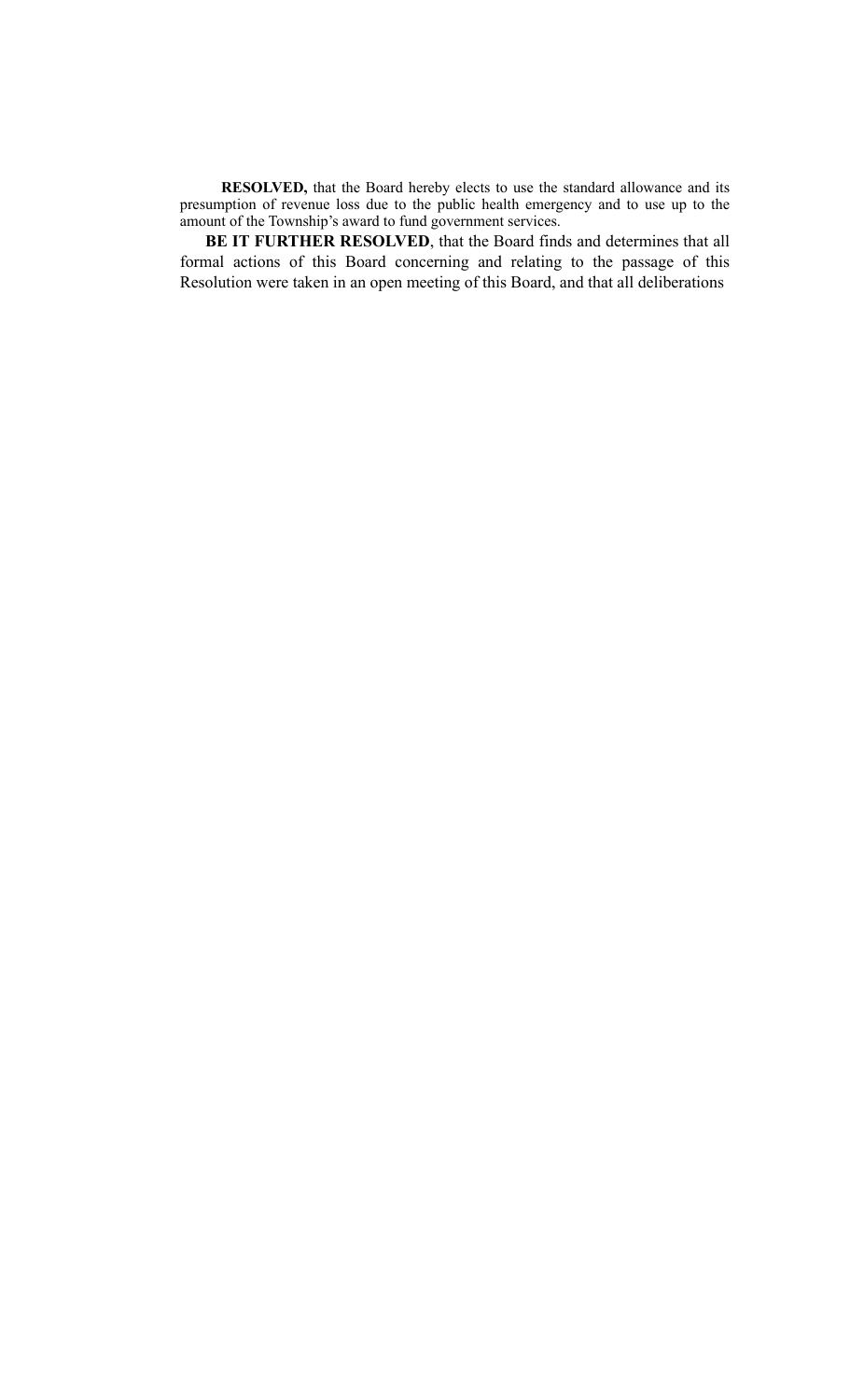### (2022-101) RESOLUTION AUTHORIZING THE ELECTION OF THE STANDARD ALLOWANCE PURSUANT TO THE AMERICAN RESCUE PLAN ACT CONTINUED

of this Board that resulted in such formal action were in meetings open to the Public, in compliance with all legal requirements.

 BE IT FURTHER RESOLVED, that this Resolution shall be in full force and effect immediately upon its adoption.

T. Blackstone made a motion approving said Resolution. C. Hann seconded the move and the vote resulted. M/C

Blackstone yea Armstrong absent Hann yea

## (2022-102) RESOLUTION AUTHORIZING AN EXPENDITURE FROM THE AMERICAN RESCUE PLAN FUNDS UNDER THE TOWNSHIP'S STANDARD ALLOWANCE

 **WHEREAS**, the United States Congress passed the American Rescue Plan Act of 2021, effective March 11, 2021 ("ARPA" or the "Act").

**WHEREAS**, the Act created the Coronavirus Local Fiscal Recovery Fund ("CLFRF") which, among other things, appropriated money to cities, nonentitlement units of local government, and counties to mitigate the fiscal effects stemming from the public health emergency with respect to the Coronavirus Disease ("COVID-19").

**WHEREAS**, Hamilton Township (the "Township") has received a distribution of funds ("ARPA Funds") through the CLFRF.

**WHEREAS**, the Final Rule adopted by the Department of Treasury provides that participants may use ARPA Funds for the provision of government services up to the amount of the experienced revenue loss, whether that be the standard allowance amount or the amount calculated using the formula set forth in the Rule.

**WHEREAS**, government services generally include any service traditionally provided by a government, unless Treasury has stated otherwise. The Rule and other guidance provides that "government services" expressly recognized by Treasury include, but are not limited to, (a) road building and maintenance, and other infrastructure; (b) health services; (c) general government administration, staff, and administrative facilities; (d) environmental remediation; (e) provision of police, fire, and other public safety services (including purchase of fire trucks and police vehicles); (f) maintenance or pay-go funded building infrastructure; and (g) modernization of cybersecurity, including hardware, software, and protection of critical infrastructure.

**WHEREAS**, the Township, by virtue of Resolution No. 2022-101, has elected to take the "standard allowance", and presume that up to \$10 million, but not to exceed the Township's award, in revenue has been lost due to the public emergency, for the provision of government services.

**WHEREAS**, the Board of Trustees (the "Board") has identified a project or expenditure which, in the judgment of the Board, qualifies as a permitted use of the ARPA Funds, in direct support of the provision of governmental services, which consists of the following: Replace Flooring in Community Center – Facility Improvements.

(the "Expenditure").

**WHEREAS,** the Board believes that it is in the best interest of the Township and its residents to approve the Expenditure and authorize the use of a portion of ARPA funds for the Expenditure.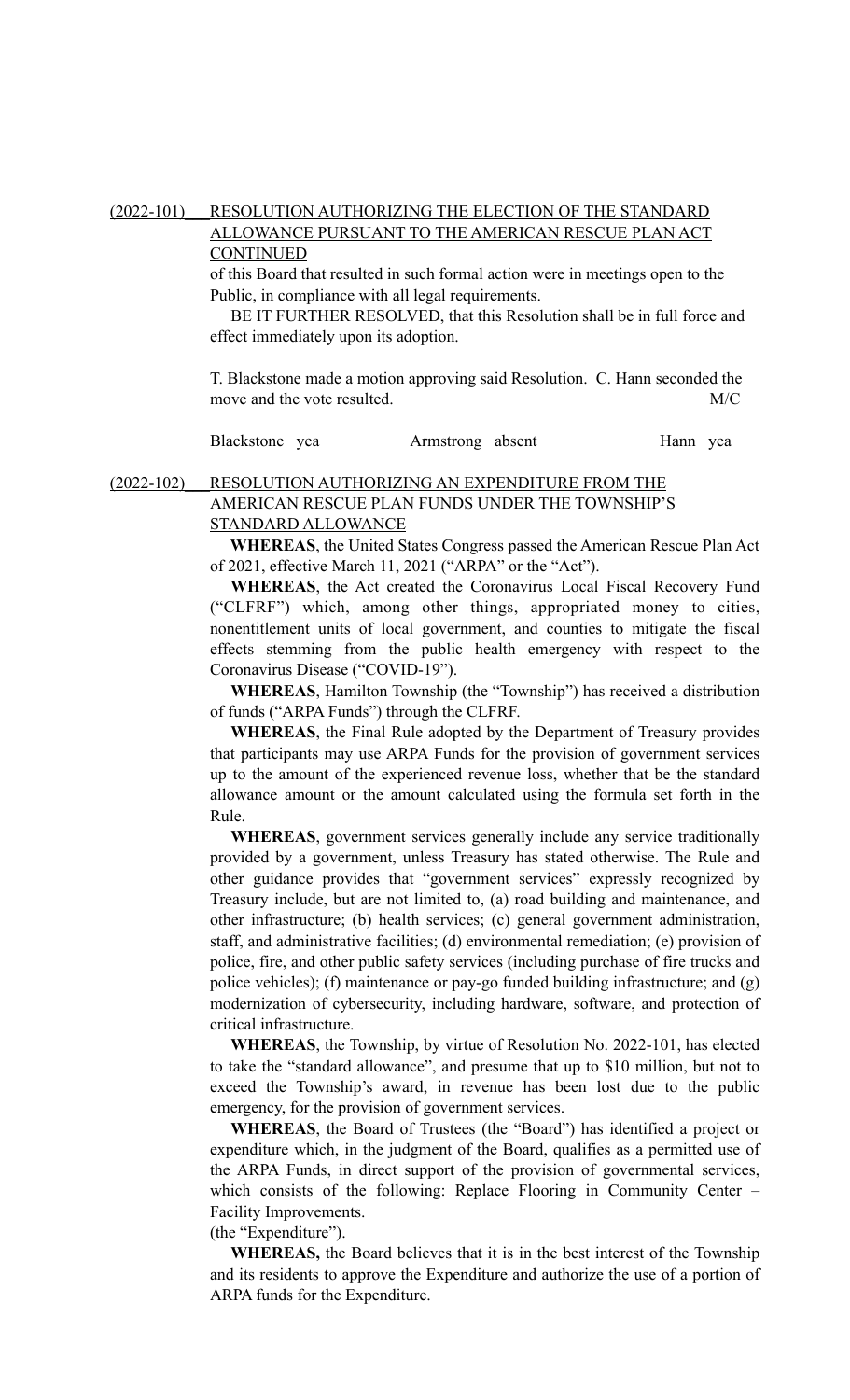**NOW THEREFORE,** by the Board of Trustees of Hamilton Township, Franklin County, Ohio, that:

 **RESOLVED,** the Township elected to use the standard allowance by way of Resolution 2022-101 and its presumption of revenue loss due to the public health emergency and to use the amount authorized herein to fund the provision of government services.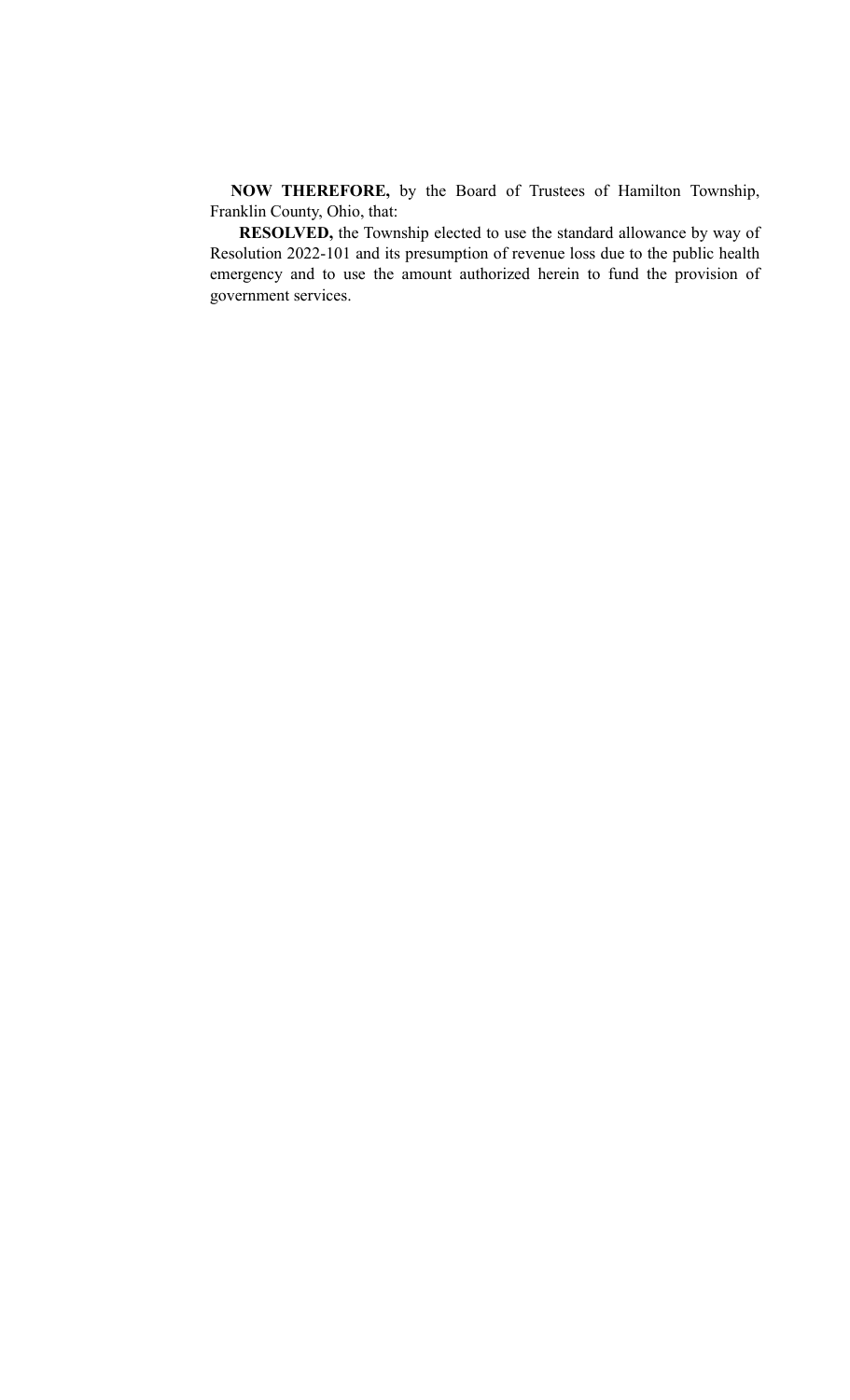# (2022-102) RESOLUTION AUTHORIZING AN EXPENDITURE FROM THE AMERICAN RESCUE PLAN FUNDS UNDER THE TOWNSHIP'S STANDARD ALLOWANCE CONTINUED

 **BE IT FURTHER RESOLVED**, the Board believes, in exercising its reasonable judgment, that the Expenditure meets the criteria in ARPA and the Final Rule, and is a permissible expenditure of ARPA Funds for the provision of government services.

 **BE IT FURTHER RESOLVED**, the Expenditure is hereby authorized and shall be paid for from the ARPA Funds in the amount of/an amount not to exceed: \$24,455.00.

**BE IT FURTHER RESOLVED**, no obligations paid under the authority of this Resolution were incurred prior to March 3, 2021.

 **BE IT FURTHER RESOLVED**, that the Board finds and determines that all formal actions of this Board concerning and relating to the passage of this Resolution were taken in an open meeting of this Board, and that all deliberations of this Board that resulted in such formal action were in meetings open to the public, in compliance with all legal requirements

 **BE IT FURTHER RESOLVED**, that this Resolution shall be in full force and effect immediately upon its adoption.

T. Blackstone made a motion approving said Resolution. C. Hann seconded the move and the vote resulted. M/C

| Blackstone yea |  | Armstrong absent | Hann yea |  |
|----------------|--|------------------|----------|--|
|----------------|--|------------------|----------|--|

### (2022-103)\_\_\_MOTION TO AWARD BID TO UTMOSE RENOVATIONS

T. Blackstone made a motion awarding the bid to Utmost Renovations for new flooring in the Community Center at a price not to exceed \$24,455.00. C. Hann seconded the move and the vote resulted. M/C

Blackstone yea Armstrong absent Hann yea

### (2022-104)\_\_\_ADJOURNMENT

There being no further business at hand, T. Blackstone made a motion to adjourn at 4:35 p.m. C. Hann seconded the move and the vote resulted. M/C

Blackstone yea Armstrong absent Hann yea

## HAMILTON TOWNSHIP BOARD OF TRUSTEES

 $\mathcal{L}_\text{max}$  , and the set of the set of the set of the set of the set of the set of the set of the set of the set of the set of the set of the set of the set of the set of the set of the set of the set of the set of the

 $\mathcal{L}_\text{max}$  , and the set of the set of the set of the set of the set of the set of the set of the set of the set of the set of the set of the set of the set of the set of the set of the set of the set of the set of the

 $\mathcal{L}_\text{max}$  , and the set of the set of the set of the set of the set of the set of the set of the set of the set of the set of the set of the set of the set of the set of the set of the set of the set of the set of the